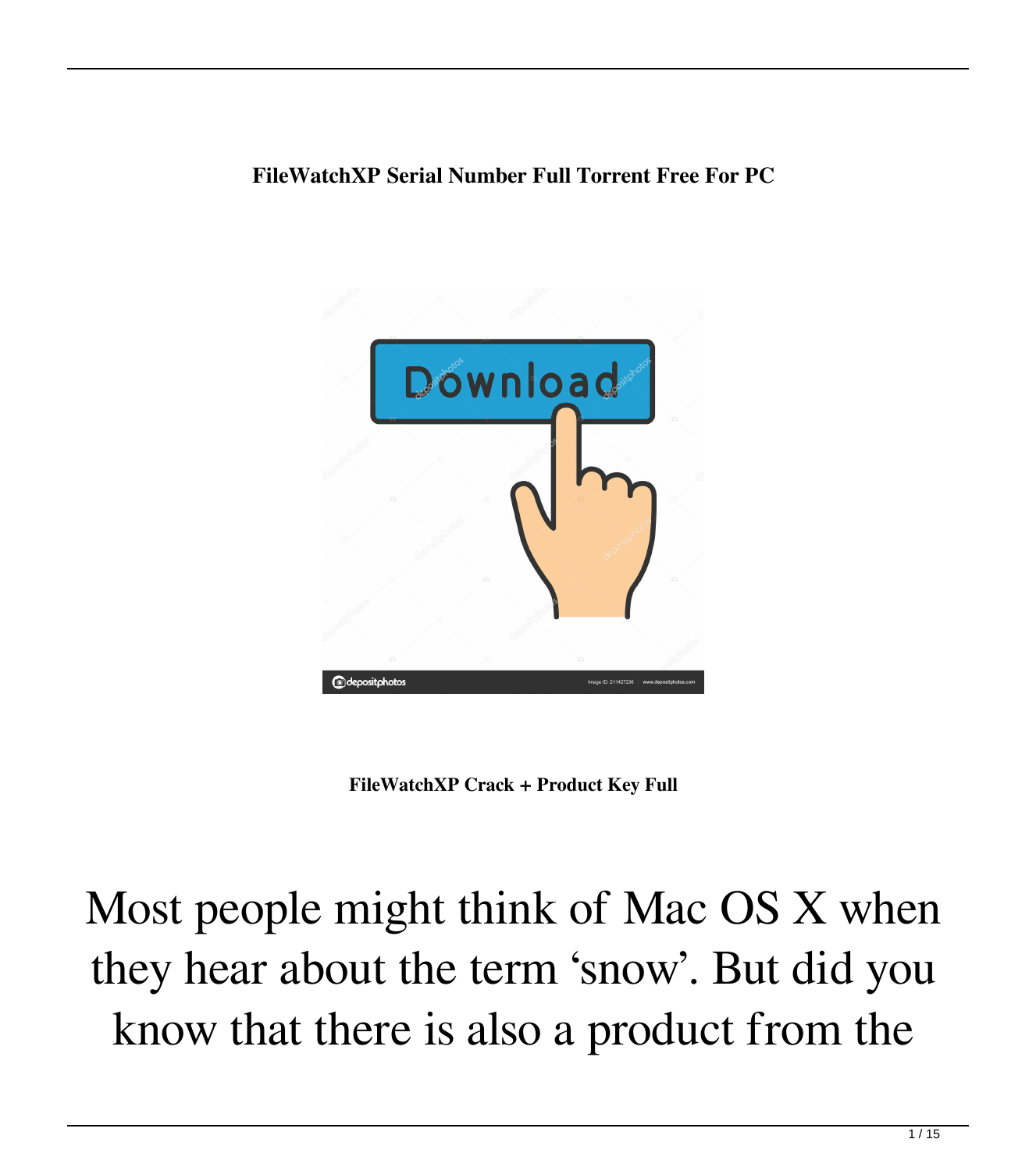company called Snow Leopard to be precise? If you're wondering about its features then here is a quick look. Software Snow Leopard Snow Leopard is a new version of the Mac OS

X operating system that was released in October 2009. It is the ninth release and the seventh major release. It is also a complete redesign of the Mac OS X operating system. This new version brings many new features to the Mac OS X. Let's take a look at some of the major features of the Snow Leopard operating system. New features If you're wondering what has been introduced in the new version of Mac OS X then let me give you a quick rundown of the major features of the Snow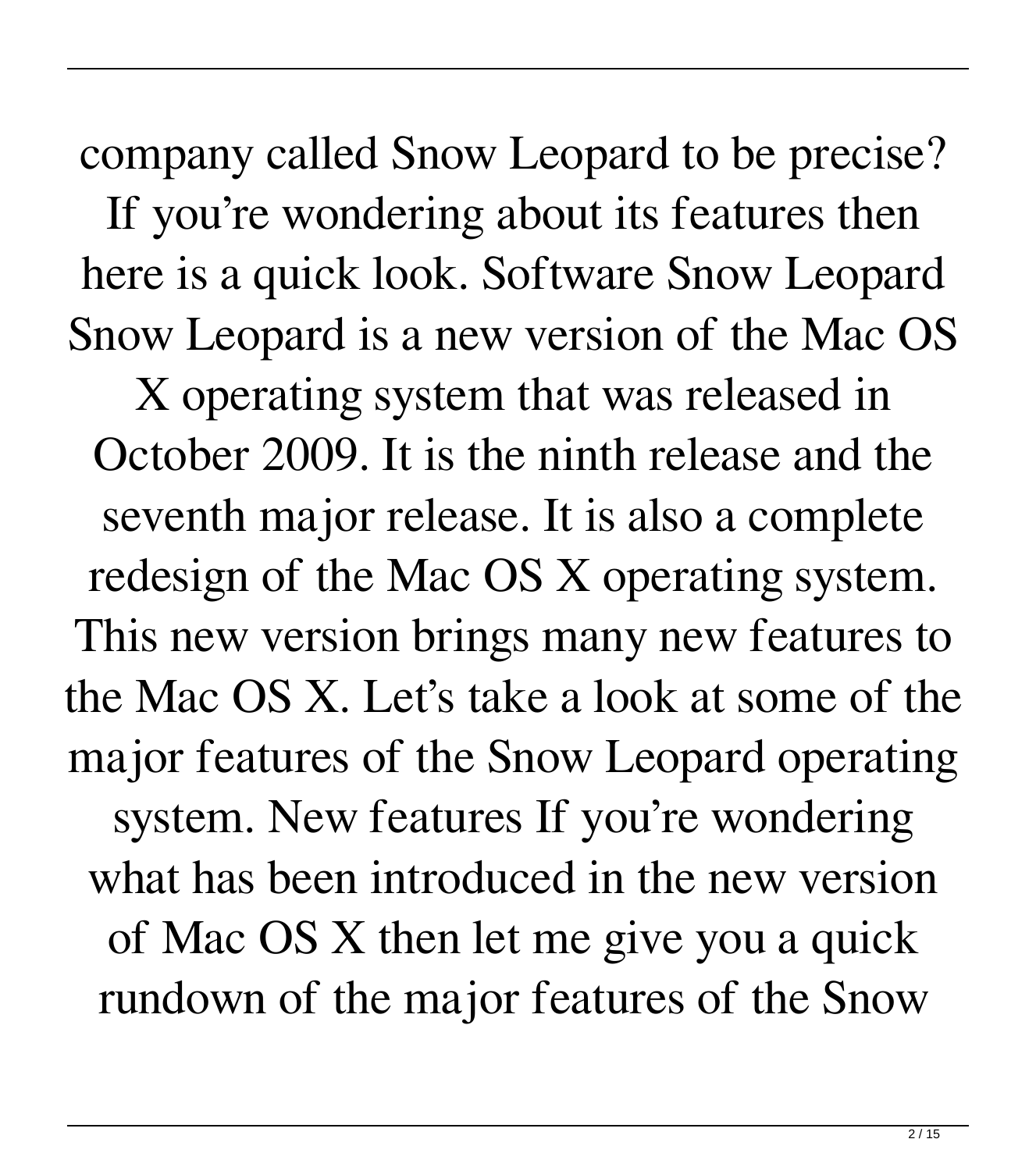Leopard operating system. 1. Multi-touch gestures This version of Mac OS X has made a new addition to its UI. The operating system now lets you perform many of its tasks via multi-touch gestures. With this new feature, you can make tasks much easier to perform. You can now be able to work on your Mac like you would on a tablet. 2. Notification Center One of the most exciting features of the Snow Leopard operating system is the new Notification Center feature. With this new feature you can quickly access your emails, chat, and social media accounts and have a quick preview of them. This feature lets you control what is displayed in the notification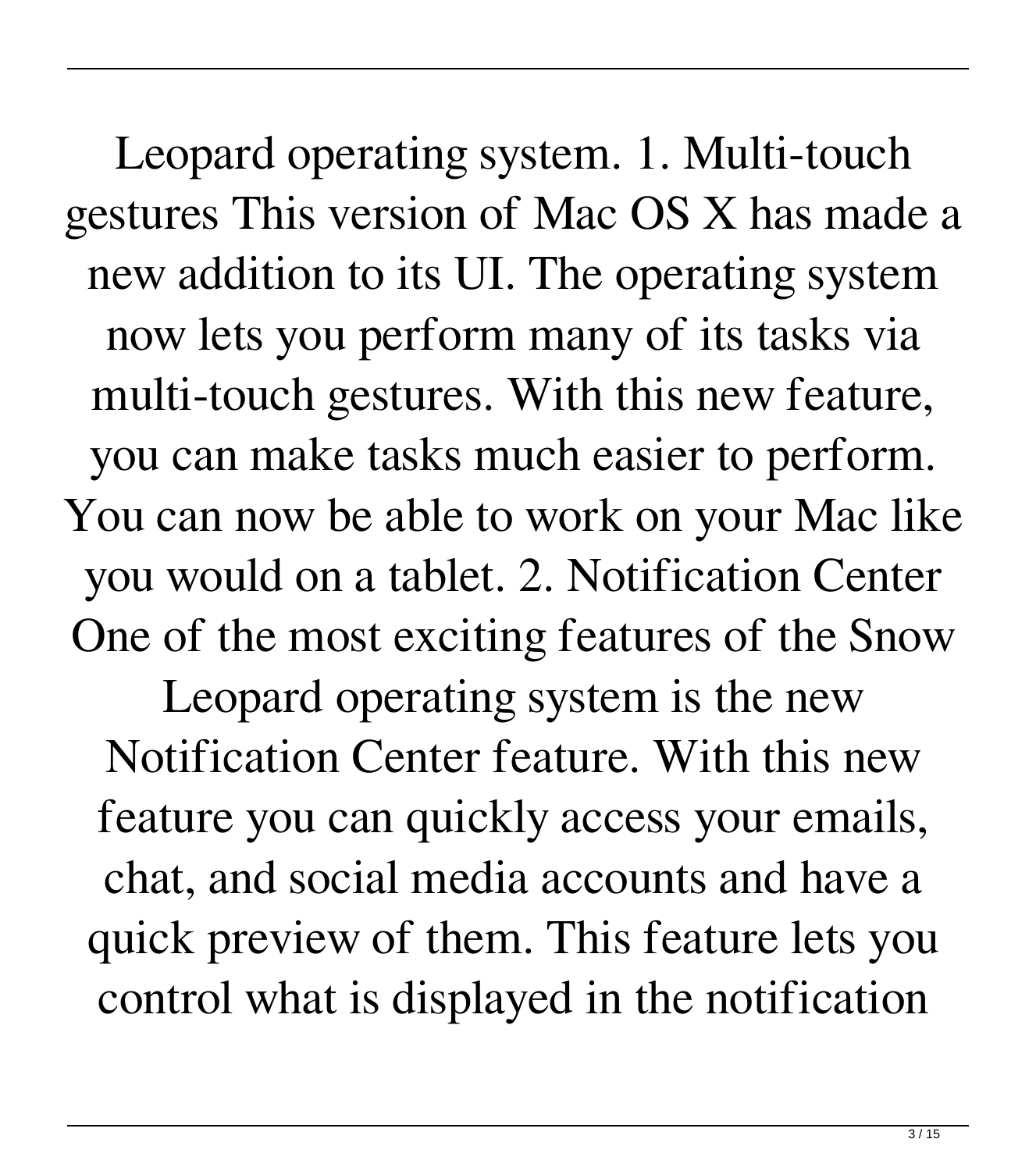center and customize it according to your preferences. 3. New social networking features With the new version of Mac OS X, you can now access the latest Facebook and Twitter feeds on your Mac and have a quick preview of the content. This will help you to stay up to date with the world and its happenings. This is the first Mac OS X version to have the latest Facebook and Twitter features. The desktop theme on the Mac OS X has also been changed to match the latest Facebook and Twitter features. 4. Enhanced Mail The new version of Mac OS X lets you have a quick preview of the new mail messages that you will receive in your inbox.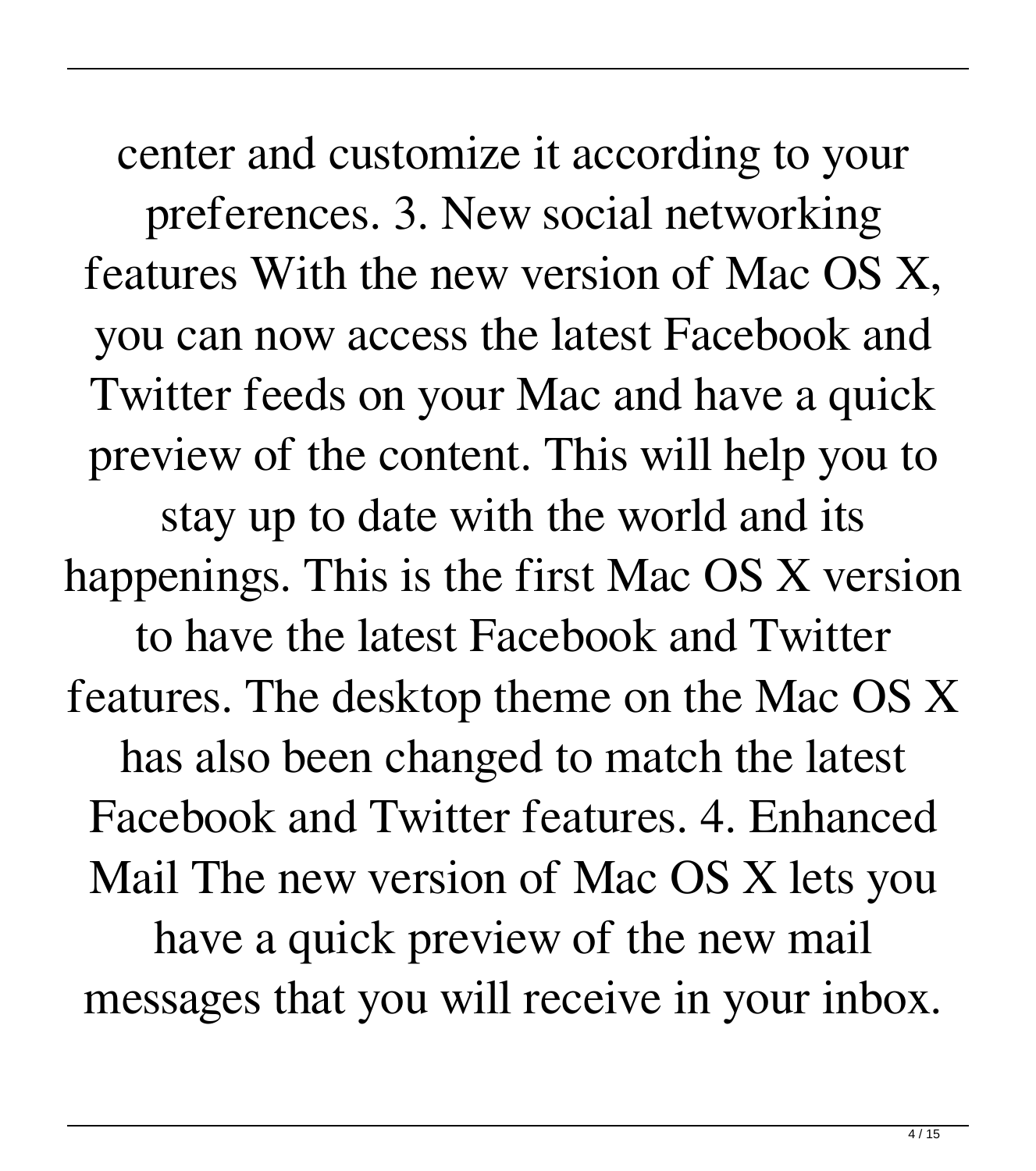With this feature, you can receive emails faster and be able to quickly respond to them. 5. Spotlight search You can now search any content that you might want to search in your Mac in an easier way with the new Spotlight search feature. 6. Quicktime X and new apps If you love to

## **FileWatchXP**

About: "Was ist aus WatchKeys und Was?. WatchKeys bringt alle Möglichkeiten des WatchDog's Programms Krimis zusammen. Werden Mails oder Dateien gestellt, an eine neue Datei geschrieben oder eine bestimmte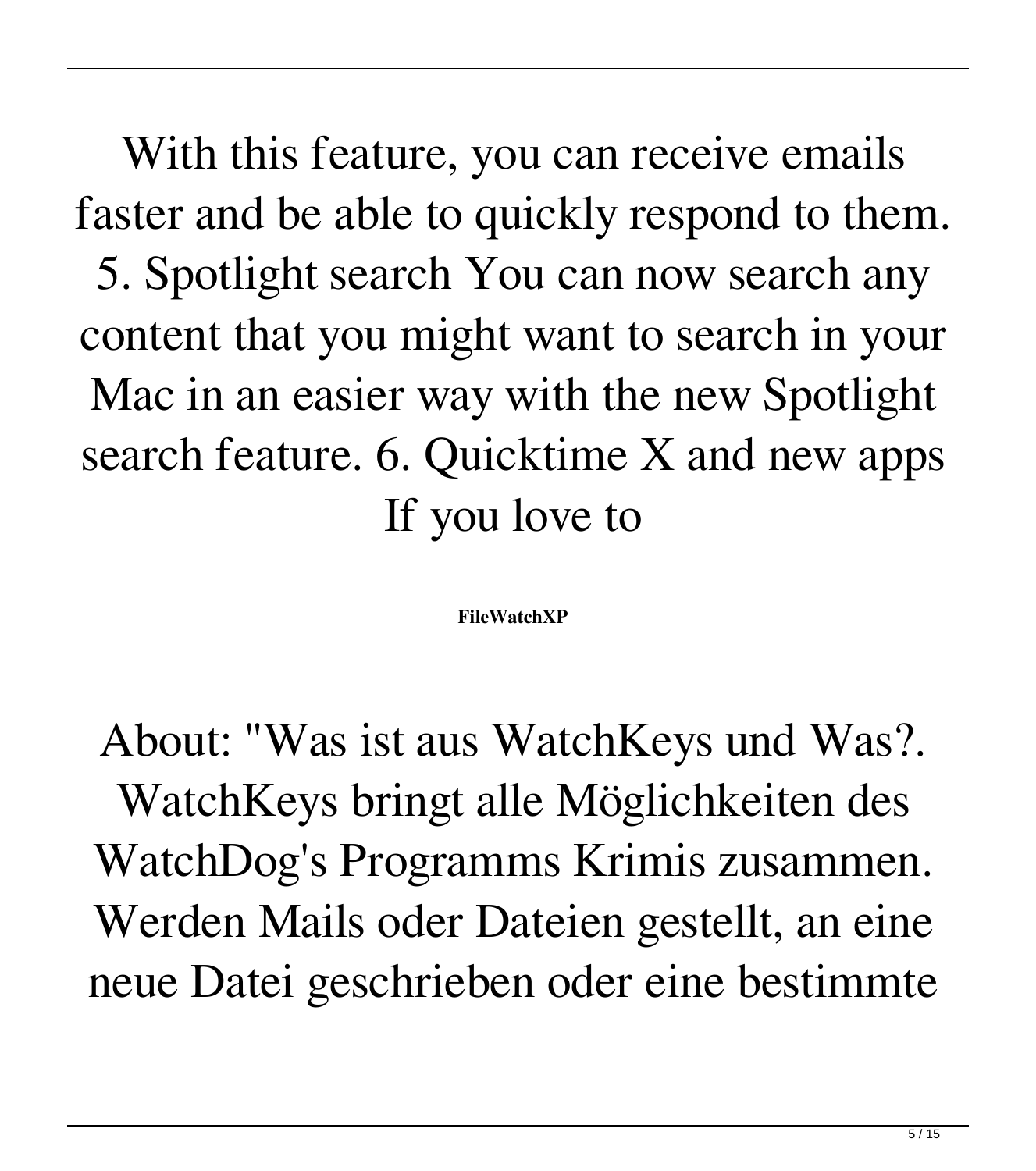Zeile im Text geändert, dann kann Krimis sein Leben verändern. Möglich sind Auflösungen der Fingern, Tastenkombinationen, Kombinationen von Schriftzeichen und komplett andere Kombinationen. Mehr wird nicht, wenn Sie diese entscheiden müssen, was zum Beispiel aufgrund eines Störmanomentus und einer einfachen Benutzerübersicht ebenfalls zu einer neuen Datei oder einer neuen Mail geschrieben wird. Was? ist ein komfortabler und schneller GUI-Programm zur Geschichte. Erlaubt es uns, die Richtigkeiten der Geschichte nach "Was ist das jetzt aus dem Beispiel" zu überprüfen. Was? ermöglicht auch ganz einfachen und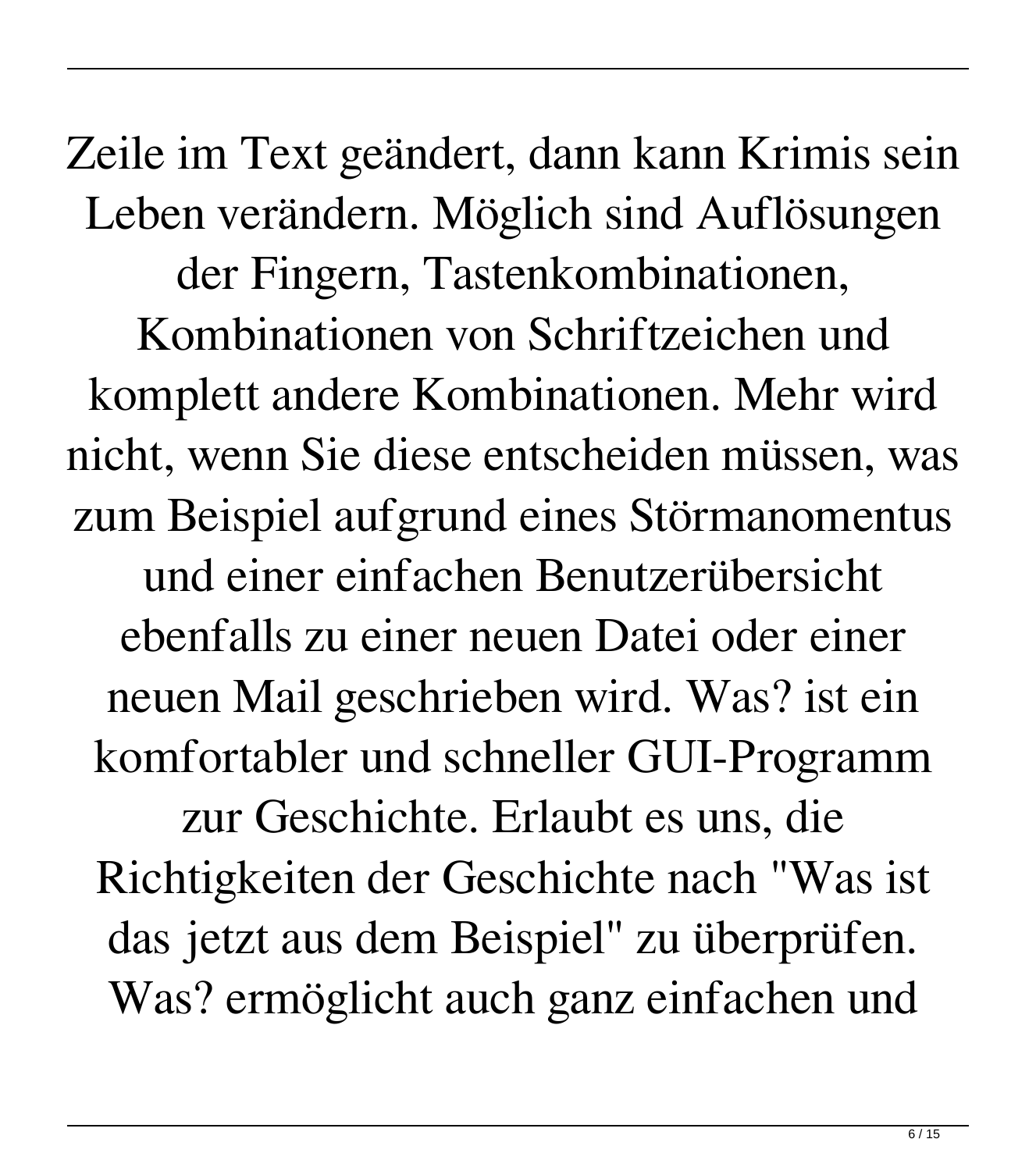noch flexibleren Zugriffen darauf. Das Einzige was zu beachten ist: Was? ist nicht das WATCHDOG.Es ist ein Datum-Recorder und Datum-Zähler." -- Einblicke & Änderungen vom Watchdog The only useful feature of this application is the ability to log some events for the files that change over time. Unfortunately, this involves monitoring entire drives, and not just a folder of choice. Setup doesn't take a lot of time, and once the application is up, it starts monitoring the target location. Don't be fooled

by the command-line interface, because it does show quite the variety of details. This isn't all you work with, and you can access a set of preferences for general behavior, and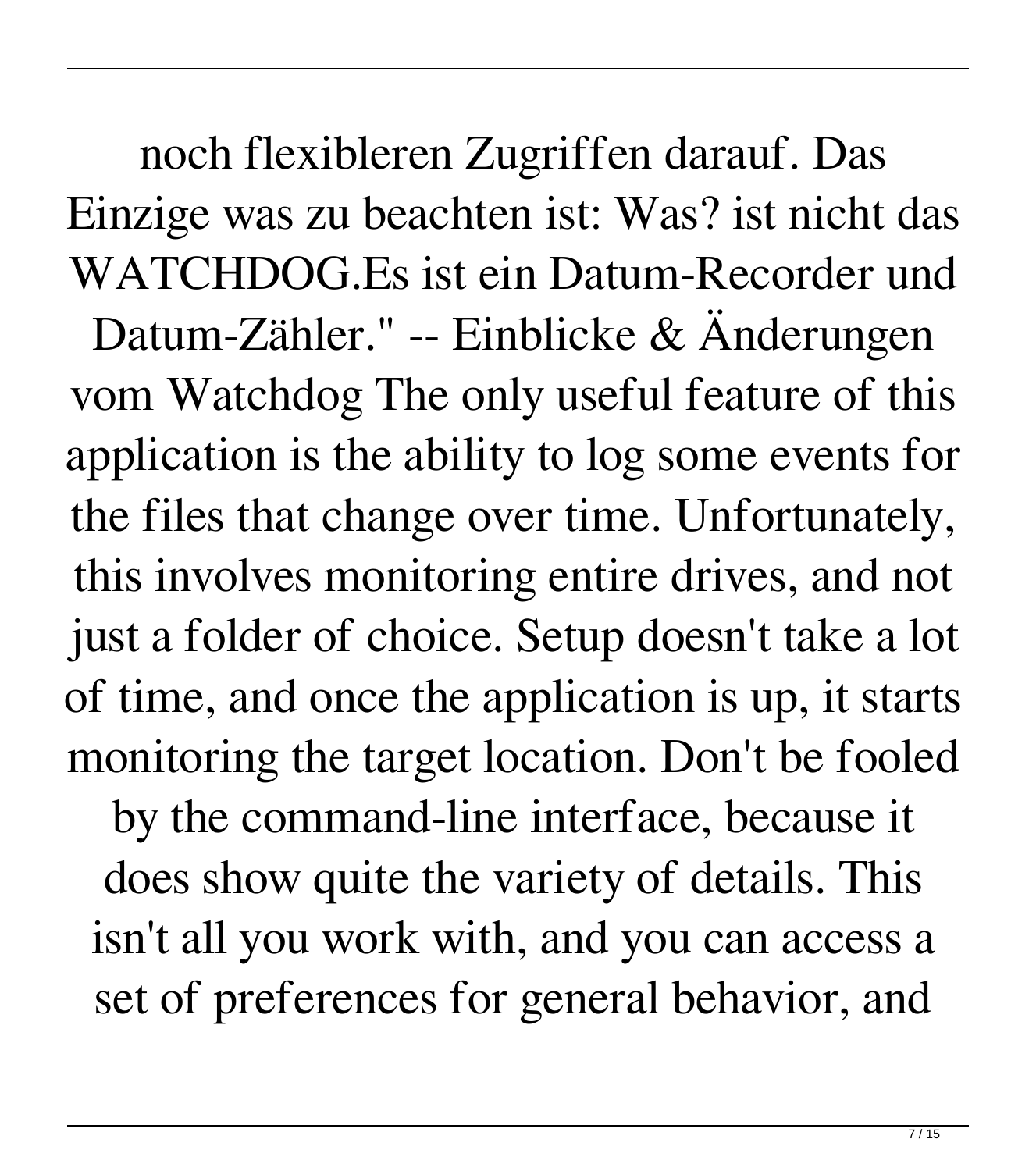## what to monitor. The associated context menu 81e310abbf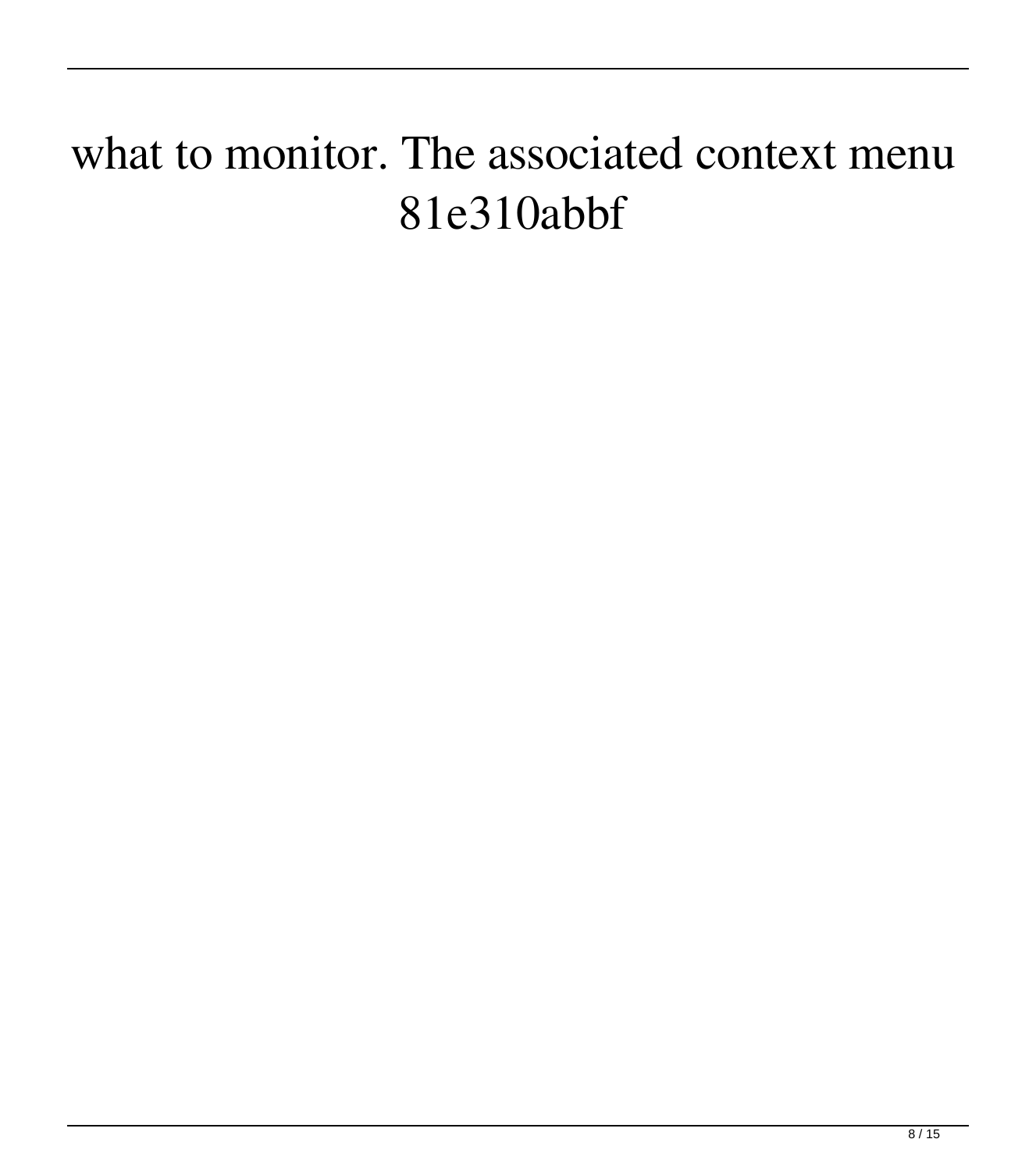FileWatchXP monitors folders on your PC and provides you with instant and actionable information on files, folder, and drive events. It helps you stay on top of your folders, you get automatic updates with interactive changes indication and notification, and files and folder monitoring features and action commands are available in more than 130 languages. My PC is very slow on the background running small antivirus software. I don't want to stop antivirus, but it drains battery quickly. I want to find a solution to speed up my system on the background as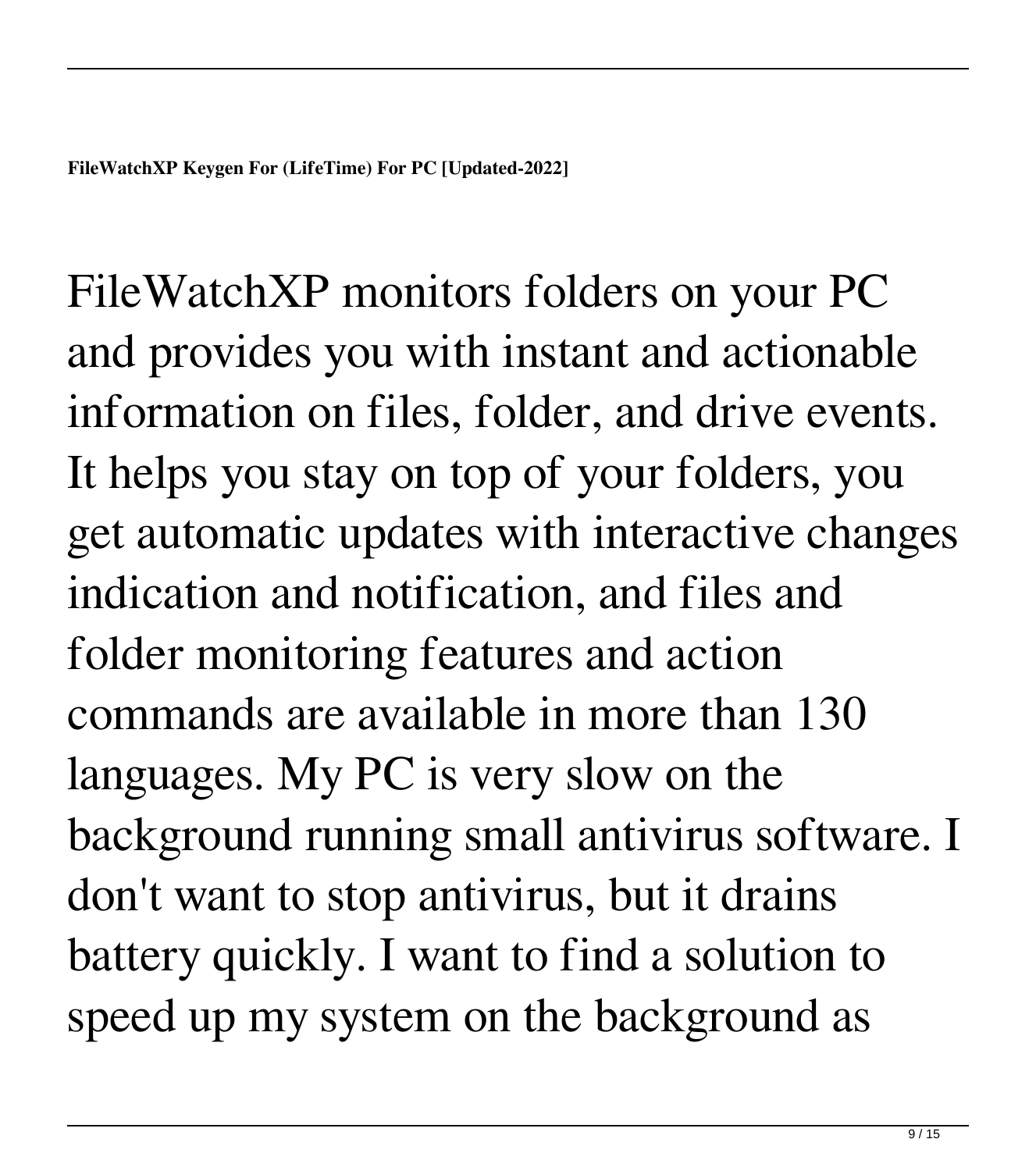well. This is a Real-Time Activity Monitoring. Activity Monitor has a feature called "Close Window After" which allows you to close a window after a set period of time. One can configure a time interval between 2 and 30 seconds. You can customize the interval by right-clicking on the window title and selecting the option. You can also choose to perform the operation on a particular window type such as: Windows Explorer Web browser PDF viewer VLC player Other applications You can also exclude one or more application from being closed by the option window. Other activity monitoring software: Activity Monitor Activity Log Activity Monitor allows you to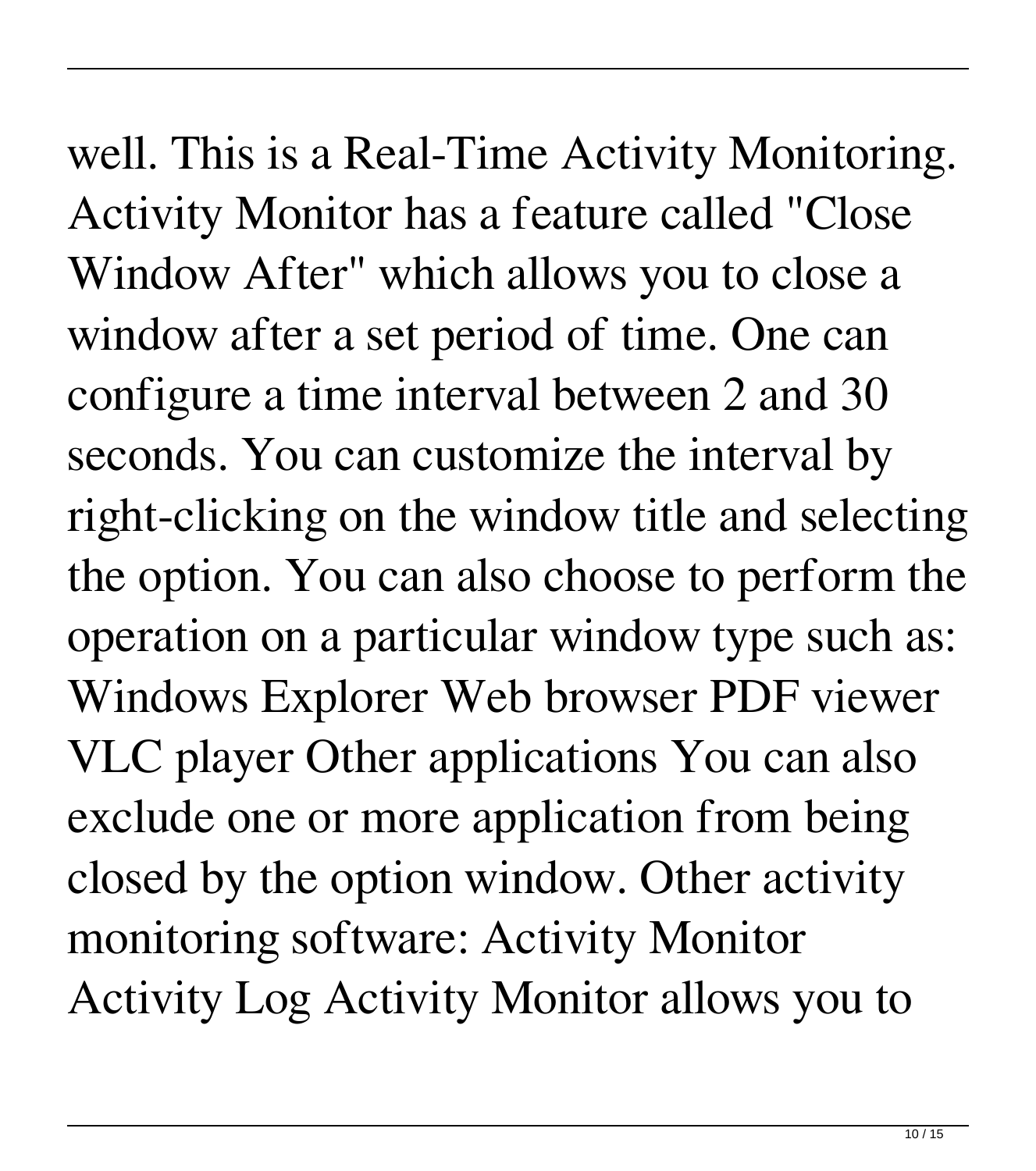monitor all the processes running on your machine. Some users may be interested to monitor other software on their computers such as: PDF reader E-mail client Calendar application It is important to note that the functionality is not a true real-time monitoring software. Notification Center There is another great application by Microsoft called Notification Center that allows you to monitor any of the items in the system tray. You can create rules to monitor all of the applications such as: E-mail client Browser Calendar application Notification Center The application shows you a status of each item in your tray. When the status changes, the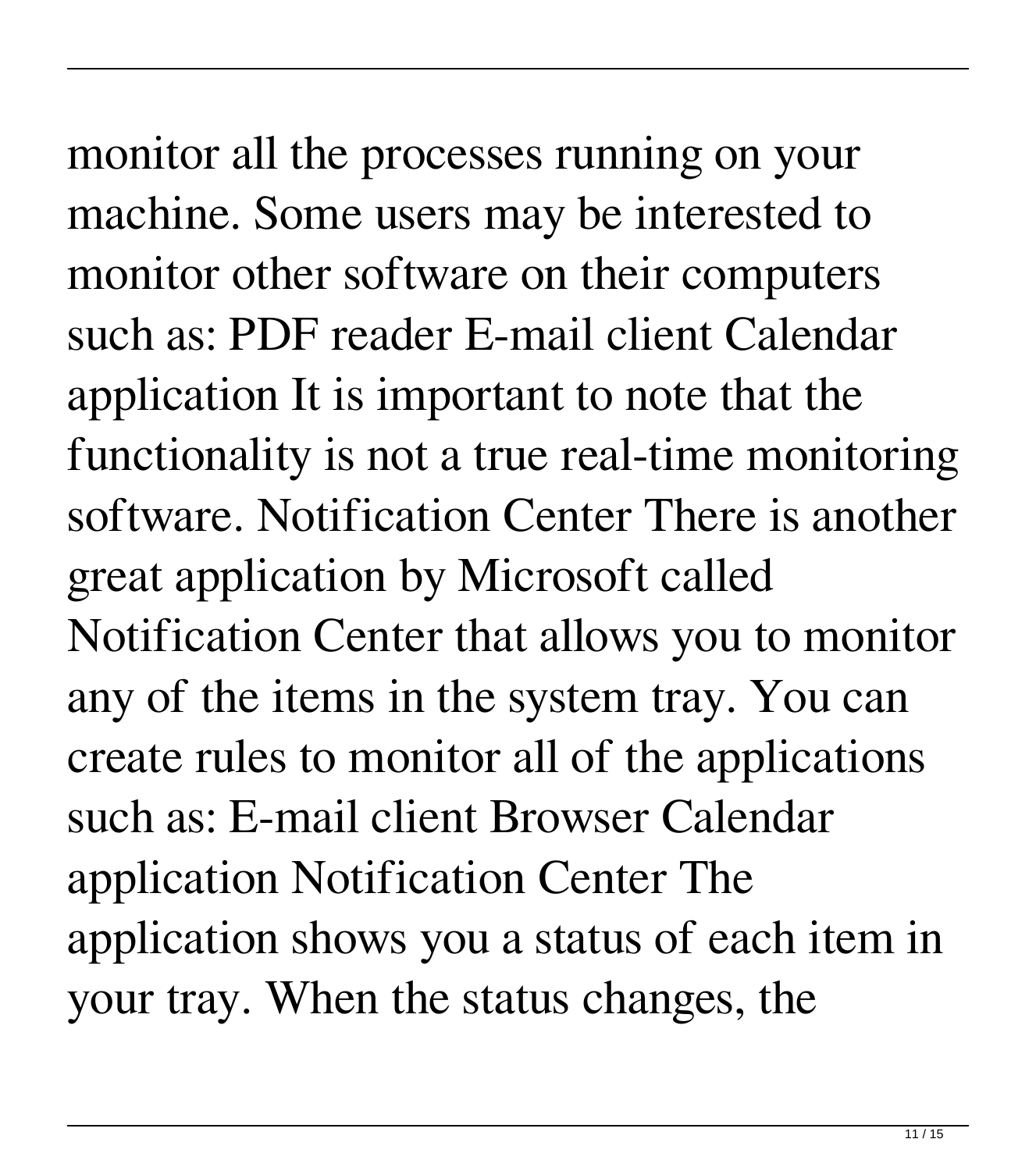application notifies you of the same. You can also have your computer automatically hide applications such as: Windows Explorer Internet Explorer Windows Media Player Skype Accessibility options Paint This is a powerful Windows system utility that allows you to paint on your screen with your mouse, keyboard, and even video camera. It can be used to draw on the screen, flip through a book, and even play a short video. There are two modes available: Screen

**What's New in the?**

FileWatchXP lets you know about changes to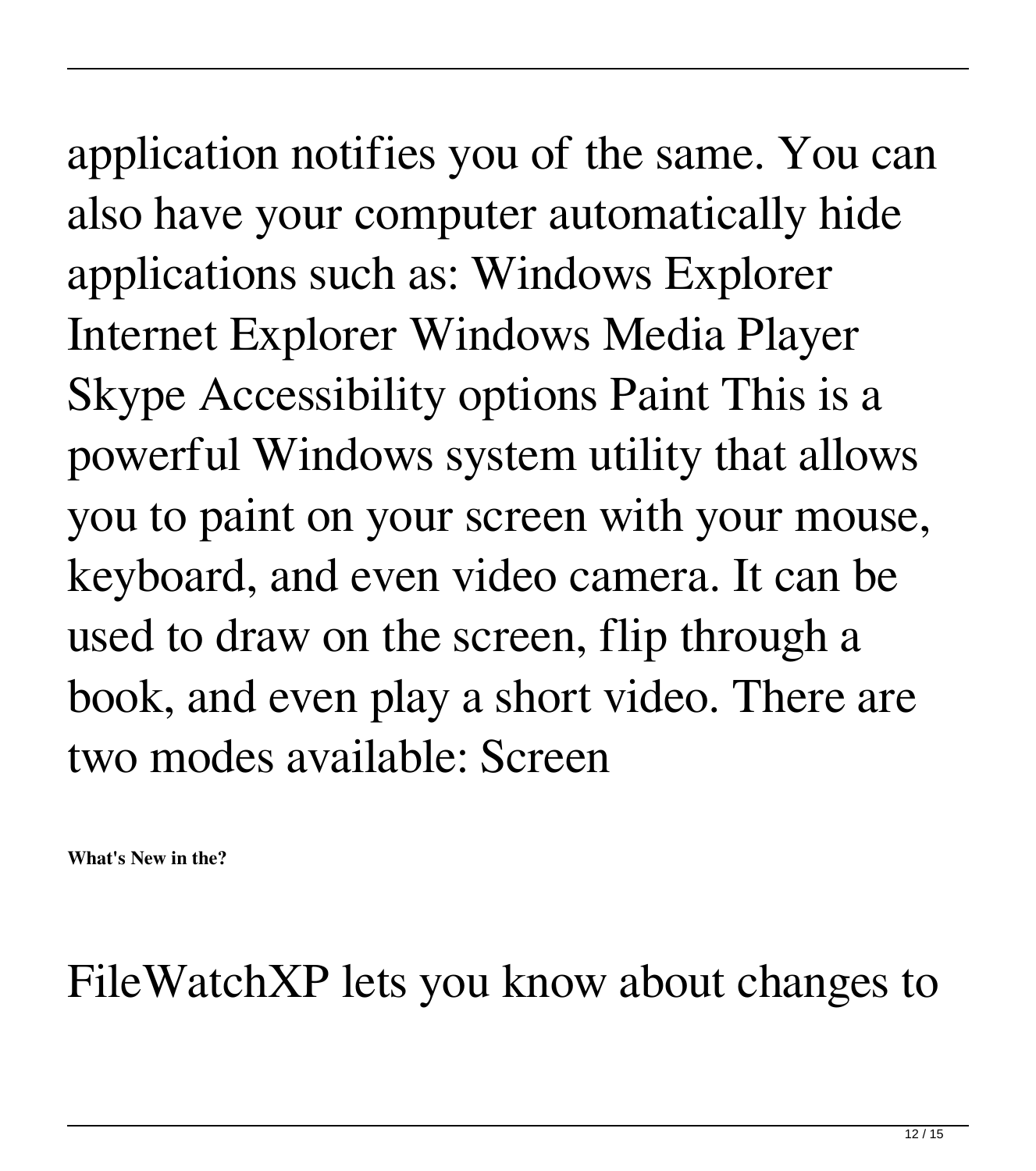files and folders as they happen. It can also create an archive of files, and even have a log of activity for events. Description FileWatchXP lets you know about changes to files and folders as they happen. It can also create an archive of files, and even have a log of activity for events.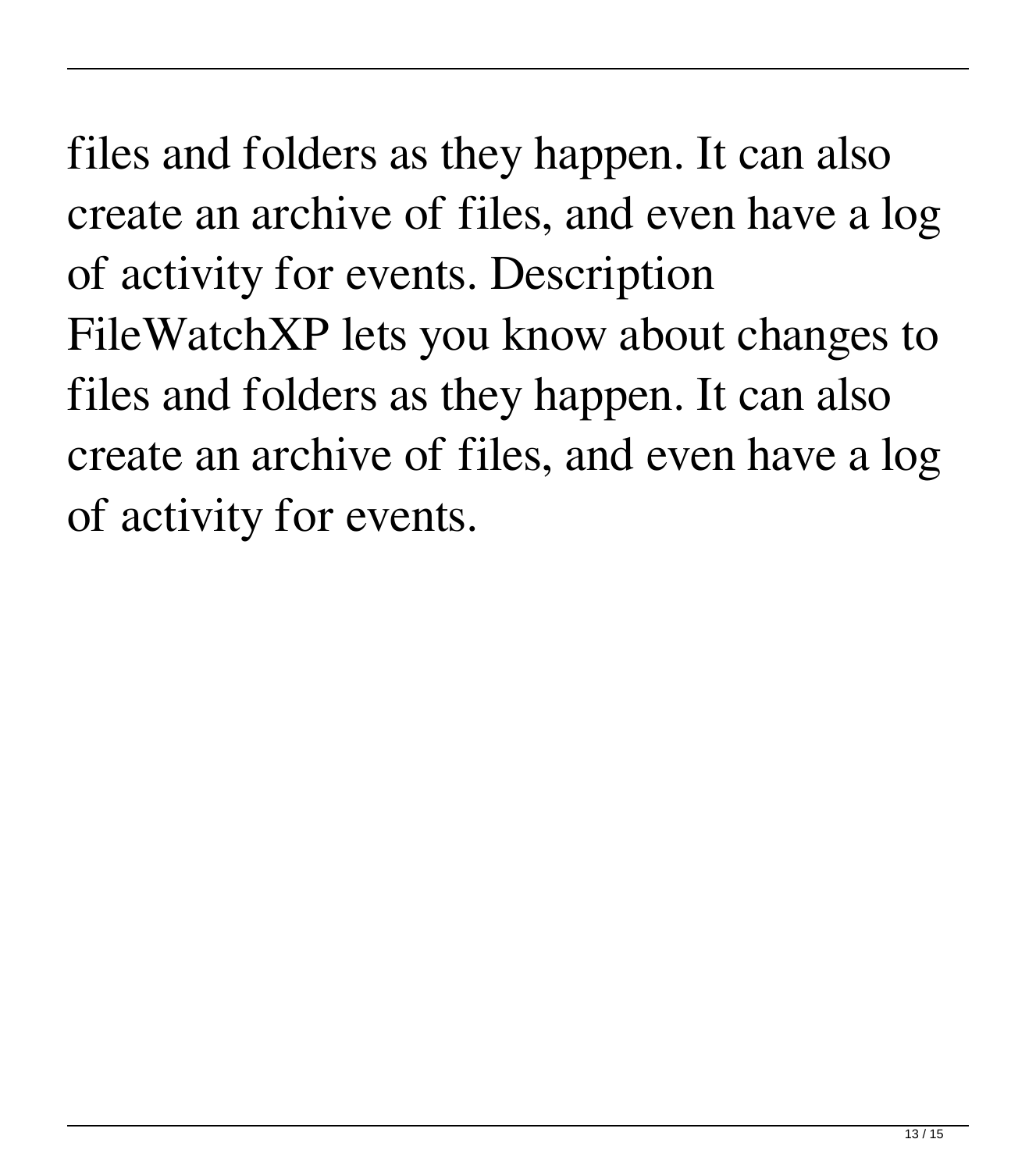**System Requirements For FileWatchXP:**

Supported OS: Windows 7, Windows 8, Windows 10 Processor: Intel Core 2 Duo 1.86 GHz or better Memory: 2 GB RAM Hard Drive: 3 GB available space Graphics: DirectX 9.0c or better compatible graphics card DirectX: Version 9.0c or better compatible graphics card Additional Notes: Online multiplayer requires that all players have a Battle.net account. Developers: For technical issues, please contact [email protected] © 2013 - 2020 Take-Two Interactive Software

<https://365-ads.com/wp-content/uploads/2022/06/keepcha.pdf> [https://oregondealz.com/wp-content/uploads/2022/06/SkyNet\\_Utility.pdf](https://oregondealz.com/wp-content/uploads/2022/06/SkyNet_Utility.pdf) <http://www.astrojan.nl/wp-content/uploads/2022/06/PADScript.pdf>